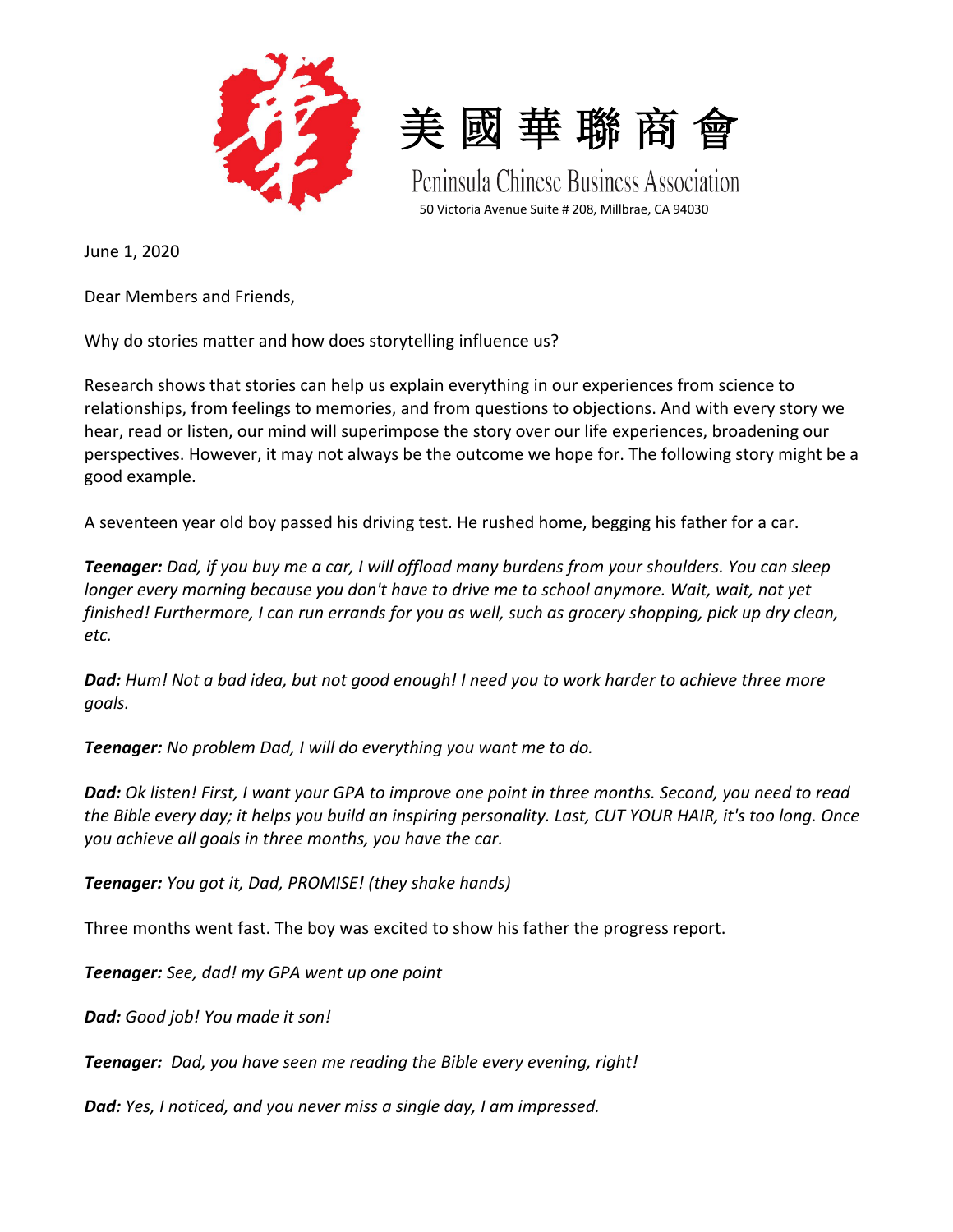*Dad: Well, you met two goals, but why didn't you cut the hair?*

*Teenager: Oh Daddy, I am glad you brought up, I have a very good reason. I wasn't just reading the Bible, I also learned from the Bible. I discovered all the inspiring people like Mosses, Isaac and Jesus, they all have long hair. So, I decided to follow their footsteps, to be inspiring.*

*Dad: Great, son! To be inspiring is an unusual trait, but you have to do what they did. "THEY WALKED"*

You're probably laughing by now. Before you move on, please take a moment to think about how many promises you made to your children that you never delivered. Still, there are good and bad lessons, and we have to learn them all.

Happy Father's Day!

Warmest regards,

Johnny DaRosa

Johnny DaRosa President johnnydarosa@post.harvard.edu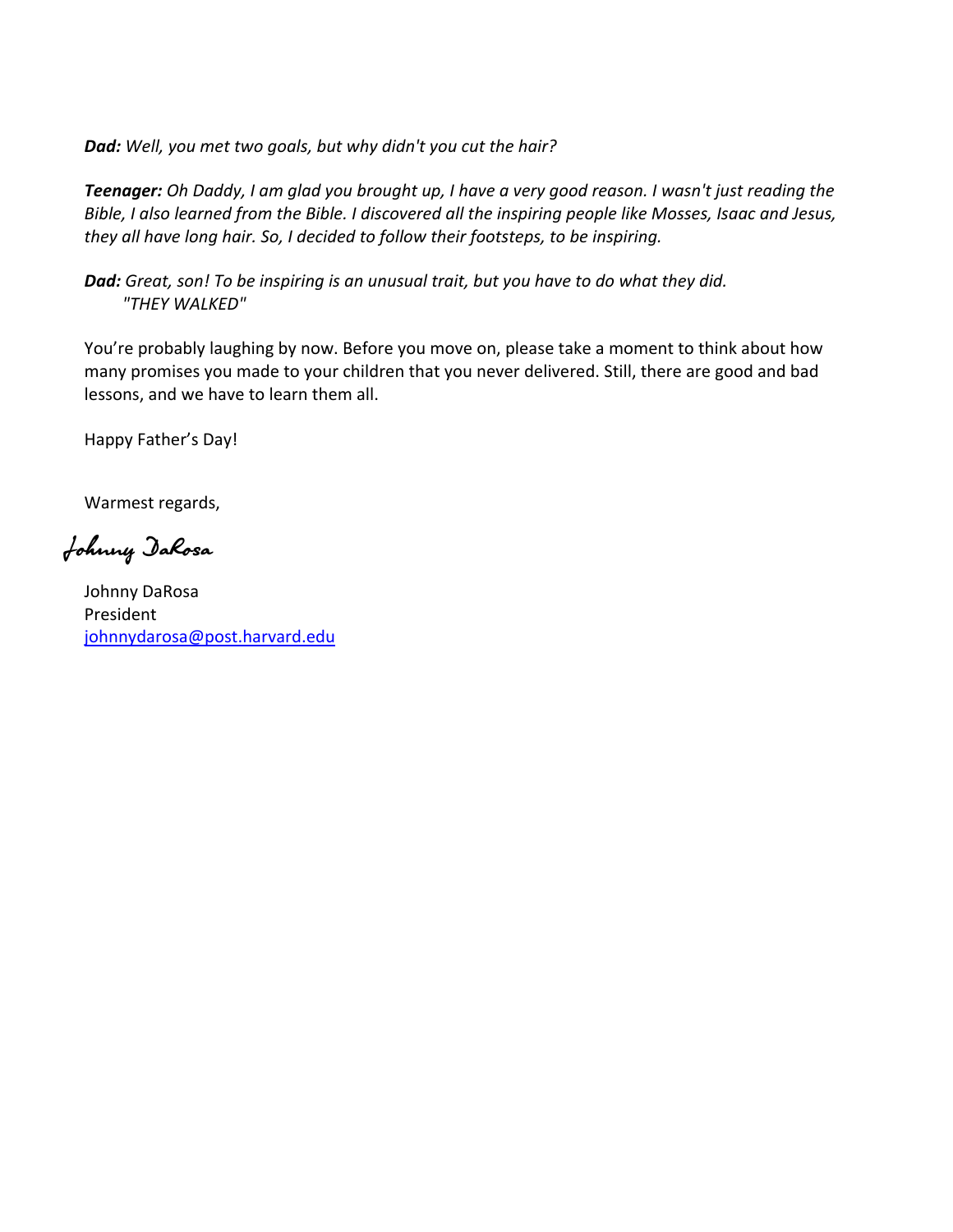

美 國 華 聯 商 會

Peninsula Chinese Business Association 50 Victoria Avenue Suite # 208, Millbrae, CA 94030

致 : 美國華聯商會會員及朋友們 ,

故事,為何在我們的生活中佔一重要席位? 它對我們又有何影響?

研究報告指出,故事,有一種特別力量,它能夠解釋我們經歷的一切;從科學到人際關係,感覺到記 憶,發問到異議。我們通過閱讀、傾聽每一個故事,便能將故事內容與現實牛活的經驗相融合,因而令 我們可以足不出戶,仍能擴闊視野。這種視野,也可包括思想及心靈。當然,不是每個故事的結局,都 符合我們的期望,以下的一則故事,便是一個好例子。

一位 17 歲少年, 剛考獲駕駛執照, 雀躍萬分的趕回家, 準備懇求父親給他買部車。

兒子: 「 嗲哋、嗲哋,我剛考獲車牌, 你替我高興嗎? 如果你給我買部車, 那才是真正雙贏。因為我會 即時為你減輕負擔,你不需再晨早起來駕車送我回校,無人再打擾你的好夢。好處還不止,我更可以做 你的跑腿;購物、取乾洗衣服.....一手包辦。」

**嗲**哋: 「 唔.....提議不錯, 不過還未夠好。我想你再努力點, 完成多 3 個目標。」

兒子:「 嗲哋, 無問題、無問題, 我一定依你要求去做。」

嗲哋:「好!聽著吧, 第一, 我想你在 3 個月內, 將 GPA 提高 1 分。第二, 每天閱讀聖經, 這可以幫 助你建立好品格。最後,將頭髣剪短,太長喇!如果你可以完成這 3 個目標,我就給你買部車。」

兒子: 「好, 一言為定! 」 (倆父子還握手為證)

3個月後,兒子非常興奮向父親展示他的 "成績表"。

- 兒子: 「 嗲哋, 你看, 我的 GPA 升了 1 分。
- 嗲哋:「 果然沒令我失望,仔,你做得好!
- 兒子: 「 嗲哋, 每晚你都看見我在専心讀聖經, 對嗎? 」
- 嗲哋:「 沒錯。你每晚都在讀,我印象深刻。」

嗲哋: 「 你已完成兩個目標, 你怎不剪頭髮? 」

兒子: 「噢,嗲哋,多謝你提醒。不過我有一個好理由。你以為我每晚只是讀讀聖經?當然不是那麼表 面,我還從聖經學習。我發現聖經中幾位啟發世人的偉大人物;如 摩西、以撒及耶穌,他們都有一把長 髮! 所以,我決定效法他們,我也要成為一個可以啟發他人的大人物! 」